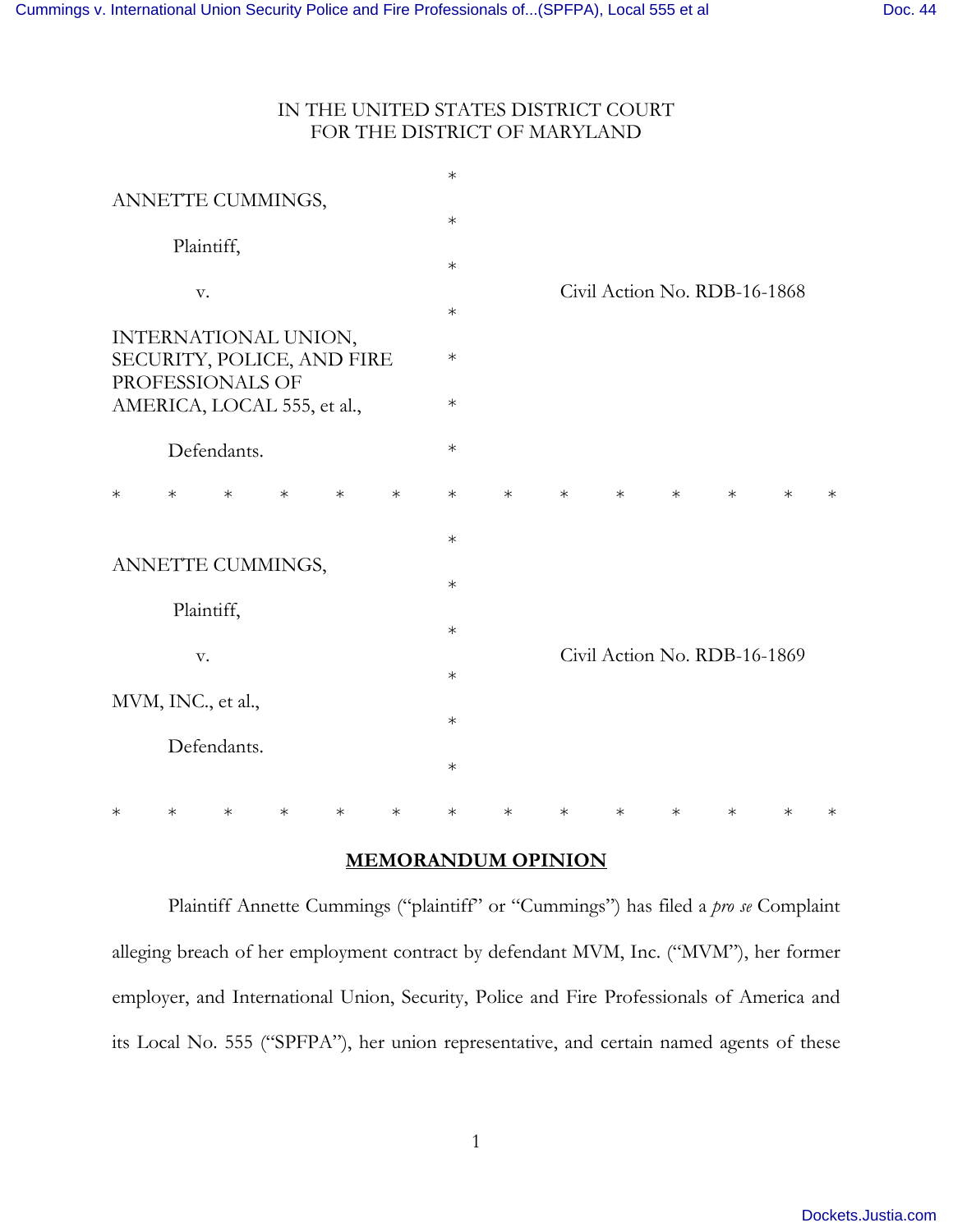entities. (ECF No. 1.) Originally filed as two separate Complaints, the cases were consolidated on June 13, 2016. (ECF No. 4.)

Now pending before this Court are two Motions to Dismiss. SPFPA and Gordon Gregory have filed a Motion to Dismiss pursuant to Rules  $12(b)(1)$  and  $12(b)(6)$  of the Federal Rules of Civil Procedure ("SPFPA's Motion"). (ECF No. 12.) MVM and Dario Marquez have filed a Motion to Dismiss pursuant to Rules 12(b)(2), 12(b)(4), 12(b)(5), and 12(b)(6) of the Federal Rules ("MVM's Motion"). (ECF No. 31.)<sup>1</sup> The parties' submissions have been reviewed, and no hearing is necessary. *See* Local Rule 105.6 (D. Md. 2016). For the reasons stated below, SPFPA's Motion (ECF No. 12) is GRANTED, and MVM's Motion (ECF No. 31) is also GRANTED.

### BACKGROUND

This Court accepts as true the facts alleged in the plaintiff's complaint. See Aziz v. *Alcolac, Inc.*, 658 F.3d 388, 390 (4th Cir. 2011). The facts giving rise to plaintiff's Complaint were previously set forth in this Court's Memorandum Opinion dated June 28, 2016 (RDB-16-216, ECF No. 36) and are repeated in part below:

"At some point prior to July 7, 2015, Plaintiff Annette Cummings was terminated from her employment at MVM, Inc., a private security contractor, after an allegedly unintentional discharge of her firearm. Cummings subsequently filed an unfair labor practice charge with her local chapter of Defendant National Labor Relations Board—Region 5—on July 22, 2015.

After conducting an investigation of Plaintiff's allegations, the Regional Director of Region 5 concluded that neither charge had the requisite evidence to proceed to prosecution. The Regional Director accordingly notified Cummings of

…

<u>.</u>

<sup>&</sup>lt;sup>1</sup> Ms. Cummings has also filed a series of motions, unrelated to the pending dispositive motions, which are also ripe for the Court's resolution. (ECF Nos. 18, 24, 27, 28, 30, 36, 38, 42, and 43.) In light of the result reached herein, however, these motions are DENIED AS MOOT.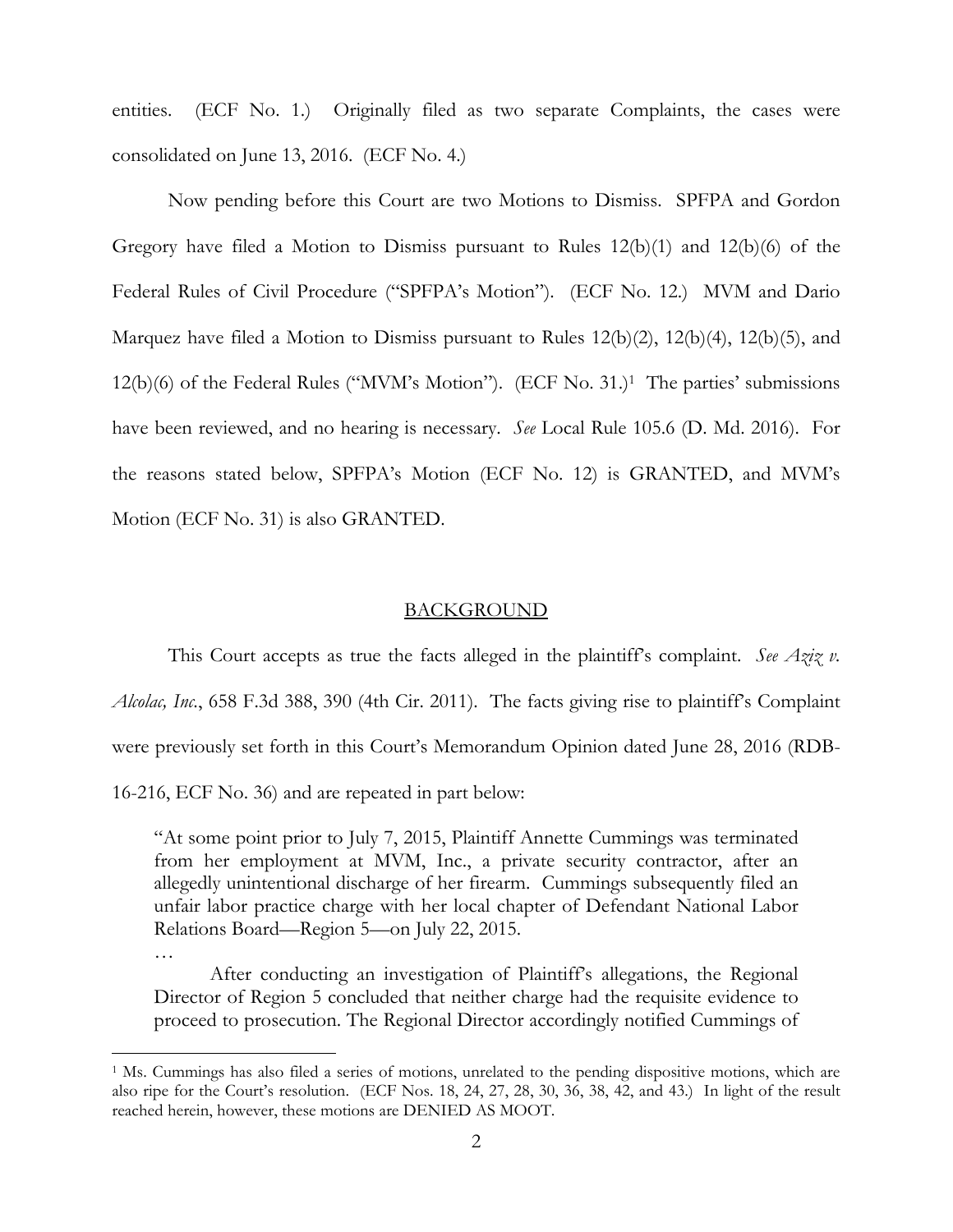the dismissals of Board Case Nos. 05-CA-159905 and 05-CB-156648 on October 27 and 28, 2015, respectively. Cummings subsequently appealed both dismissals to the General Counsel of the Board. The General Counsel denied the appeals after a review "did not disclose that either [MVM or the Union] violated the [National Labor Relations] Act." On December 2, 2015, Plaintiff sought reconsideration of the denial, but the General Counsel again denied her appeals. Specifically, the General Counsel stated that the "decision to discipline [the Plaintiff] was based solely on the firearm incident." Neither MVM nor the Union was deemed to have violated the Act for their alleged actions.

*Cummings v. Nat'l Labor Relations Bd.*, No. RDB-16-216 (ECF No. 36), 2016 WL 3523573, at

\*4 (D. Md. June 28, 2016) (internal references omitted). After this Court dismissed Cummings' claims against the National Labor Relations Board ("NLRB"), Cummings filed several motions, including a Motion for Reconsideration, challenging the dismissal. These motions were denied on October 19, 2016. (RDB-16-216, ECF Nos. 55, 56.)

The case now pending before the Court is based on the same underlying facts, but seeks relief against different parties.

#### STANDARDS OF REVIEW

## **I. Motion to Dismiss Pursuant to Rule 12(b)(1)**

A motion to dismiss under Rule 12(b)(1) of the Federal Rules of Civil Procedure for lack of subject matter jurisdiction challenges a court's authority to hear the matter brought by a complaint. *See Davis v. Thompson*, 367 F. Supp. 2d 792, 799 (D. Md. 2005). This challenge under Rule 12(b)(1) may proceed either as a facial challenge, asserting that the allegations in the complaint are insufficient to establish subject matter jurisdiction, or a factual challenge, asserting "that the jurisdictional allegations of the complaint [are] not true." *Kerns v. United States*, 585 F.3d 187, 192 (4th Cir. 2009) (citation omitted). With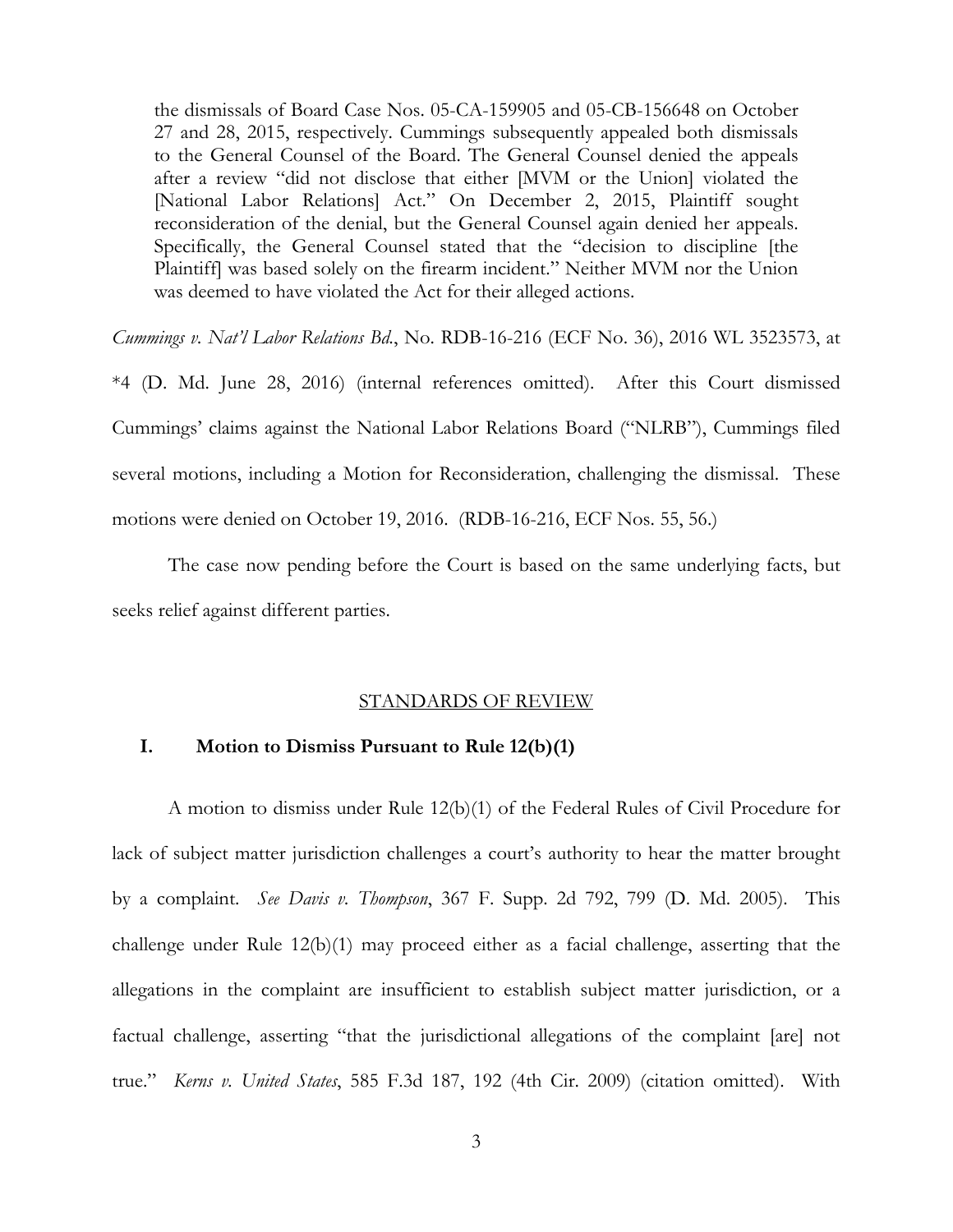respect to a facial challenge, a court will grant a motion to dismiss for lack of subject matter jurisdiction "where a claim fails to allege facts upon which the court may base jurisdiction." *Davis*, 367 F. Supp. 2d at 799.

Where the challenge is factual, "the district court is entitled to decide disputed issues of fact with respect to subject matter jurisdiction." *Kerns*, 585 F.3d at 192. "[T]he court may look beyond the pleadings and 'the jurisdictional allegations of the complaint and view whatever evidence has been submitted on the issue to determine whether in fact subject matter jurisdiction exists.'" *Khoury v. Meserve*, 268 F. Supp. 2d 600, 606 (D. Md. 2003) (citation omitted). The court "may regard the pleadings as mere evidence on the issue and may consider evidence outside the pleadings without converting the proceeding to one for summary judgment." *Velasco v. Gov't of Indon.*, 370 F.3d 392, 398 (4th Cir. 2004); *see also Sharafeldin v. Md. Dep't of Pub. Safety & Corr. Servs.*, 94 F. Supp. 2d 680, 684-85 (D. Md. 2000). A plaintiff carries the burden of establishing subject matter jurisdiction. *Lovern v. Edwards*, 190 F.3d 648, 654 (4th Cir. 1999).

### **II. Motion to Dismiss Pursuant to Rule 12(b)(6)**

Under Federal Rule of Civil Procedure 8(a)(2), a plaintiff is required to plead "a short and plain statement of the claim showing that the pleader is entitled to relief." The purpose of this requirement is to "to give the defendant fair notice of what the claim is and the grounds upon which it rests." *Bell Atlantic Corp. v. Twombly*, 550 U.S. 544, 555 (2007) (citation and internal quotations omitted). Consequently, "a formulaic recitation of the elements of a cause of action will not do." *Id.* (citation omitted). Similarly, "an unadorned, the-defendant-unlawfully-harmed-me accusation" is insufficient. *Ashcroft v. Iqbal*, 556 U.S.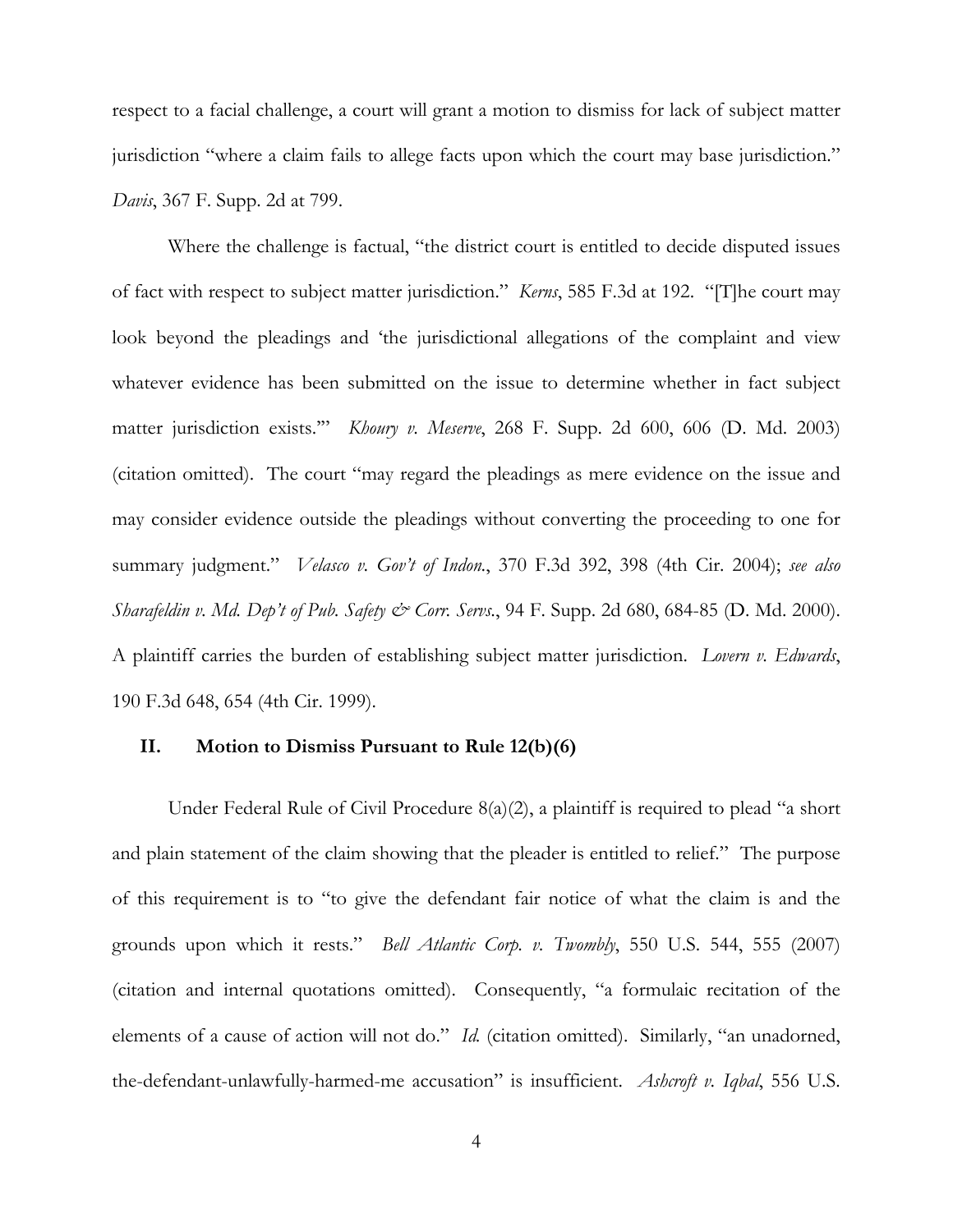662, 678, 129 S.Ct. 1937, 1949 (2009). Rather, to withstand a motion to dismiss, "a complaint must contain sufficient factual matter, accepted as true, to state a claim to relief that is plausible on its face," meaning the court could draw "the reasonable inference that the defendant is liable for the conduct alleged." *Id.* (internal quotations and citation omitted).

A *pro se* litigant's complaint should not be dismissed unless it appears beyond doubt that the litigant can prove no set of facts in support of his claim that would entitle him to relief. *Gordon v. Leeke*, 574 F.2d 1147, 1151 (4th Cir. 1978). However, a plaintiff's status as *pro se* does not absolve him of the duty to plead adequately. *See Stone v. Warfield*, 184 F.R.D. 553, 555 (D. Md. 1999) (citing *Anderson v. Univ. of Md. Sch. Of Law*, 130 F.R.D. 616, 617 (D. Md. 1989), *aff'd*, 900 F.2d 249, 1990 WL 41120 (4th Cir. 1990)). The facts of this case were set forth fully in this Court's Memorandum Opinion of June 28, 2016. *See Cummings*, 2016 WL 3523573, at 2-3.

#### ANALYSIS

### **I. Dismissal Pursuant to Rule 12(b)(1)**

SPFPA argues that this Court lacks subject matter jurisdiction over this case, as SPFPA is an unincorporated labor union which, under *United Steelworkers of Am., AFL-CIO v. R. H. Bouligny, Inc.*, 382 U.S. 145, 153, 86 S. Ct. 272, 276, 15 L. Ed. 2d 217 (1965), is not subject to diversity jurisdiction. (ECF No.12-1 at 3.) While SPFPA further asserts that Cummings "does not attempt to base jurisdiction on a federal question," SPFPA's own brief acknowledges that the *pro se* plaintiff's Complaint might be construed liberally as alleging a breach of the union's duty under the Labor Management Relations Act ("LMRA"), 29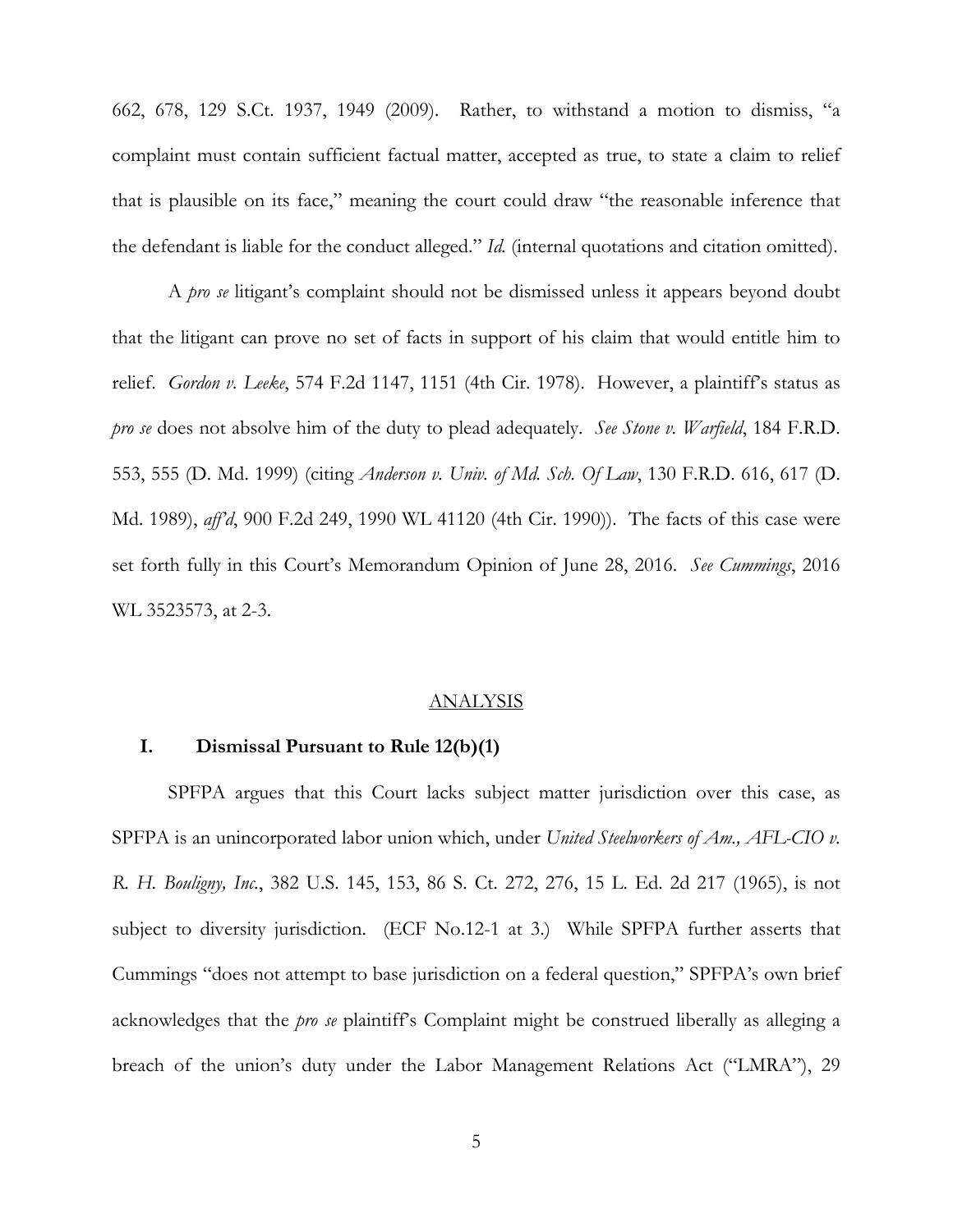U.S.C. § 185. *(Id.* at 4, 8.) As claims brought pursuant to the LMRA undoubtedly involve a federal question and are thus within this Court's subject matter jurisdiction, SPFPA's Motion to Dismiss will be denied insofar as it challenges this Court's subject matter jurisdiction.

### **II. Dismissal Pursuant to Rule 12(b)(6)**

In her original Complaint, Cummings recounted the facts giving rise to her termination and alleged that: "[t]he employer and/or labor union did not follow the progressive disciplinary rules and regulations policy. My rights was [*sic*] denied as well as violated. I fill [*sic*] that I was unfairly treated and totally discriminated against." (ECF No. 1 at 7.) In the letter accompanying her *pro se* Complaint, Cummings further alleged that the NLRB, MVM, and SPFPA "violated [her] rights under the National Labor Relations Act, and breached of an employee' contract," [*sic*] by failing to complete a thorough investigation of her termination. (ECF No. 1-2 at 1.) In her supplement to the Complaint, Cummings again recounted the facts resulting in her termination, and faulted the NLRB for failing to properly investigate her claims. (ECF No. 14.)

This Court has previously dismissed with prejudice plaintiff's Complaint against the NLRB. *Cummings v. Nat'l Labor Relations Bd.*, No. RDB-16-216 (ECF No. 36), 2016 WL 3523573 (D. Md. June 28, 2016). To the extent that those allegations form the basis of the Complaint now before the Court, plaintiff's Complaint must be dismissed.

Plaintiff fails, moreover, to state with any specificity what conduct by SPFPA, MVM, or their agents which might allow her purported breach of contract and/or statutory claims to survive dismissal. Plaintiff already has been advised by the Court that in order to survive dismissal, she needed to "describe how each Defendant is involved in this matter; and